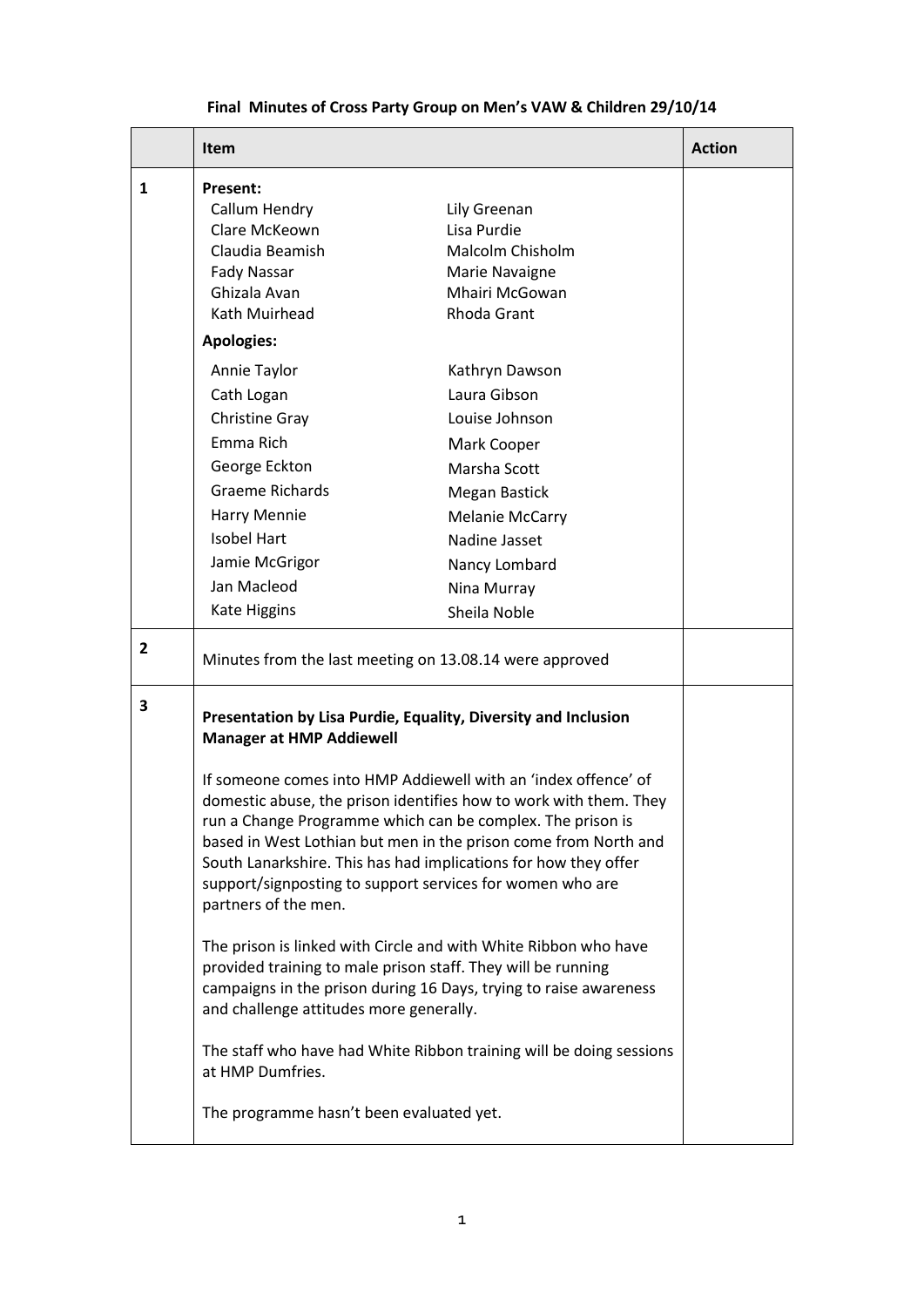| 4 | Presentation by Callum Hendry, White Ribbon Scotland                                                                                                                                                                                                                                                                                                                                                                    |  |  |
|---|-------------------------------------------------------------------------------------------------------------------------------------------------------------------------------------------------------------------------------------------------------------------------------------------------------------------------------------------------------------------------------------------------------------------------|--|--|
|   | White Ribbon began life as a conversation between three men<br>about how men could support feminist work to tackle violence<br>against women. There are now over 60 White Ribbon campaigns<br>worldwide. White Ribbon Scotland (WRS) is the only White Ribbon<br>campaign in the world to receive government funding.                                                                                                   |  |  |
|   | WRS trains men to be speakers and facilitators to challenge VAW. A<br>successful outcome was training volunteers including 2 from HMP<br>Dumfries who went back and presented to the prison board; from<br>this came a request to train all prison staff. The Scottish Prison<br>Service has done some significant work to focus on violence against<br>women.                                                          |  |  |
|   | In recent studies 34% of convicted male prisoners (around 2000<br>men) confirmed that they have perpetrated some form of VAW. At<br>the moment WRS is halfway through delivering 10 training sessions<br>by the end of this year. They will report on this early next year and<br>are now looking at sustainability of the project - how the speaker<br>and staff can be supported to continue to deliver training etc. |  |  |
|   | White Ribbon is effectively a peer network development<br>programme. They have trained speakers from prison and YOIs all<br>over Scotland.                                                                                                                                                                                                                                                                              |  |  |
| 5 | <b>Istanbul Convention</b>                                                                                                                                                                                                                                                                                                                                                                                              |  |  |
|   | Lesley Cunningham wrote to Malcolm after the last CPG. She<br>confirmed that the Home Office confirmed they will only ratify the<br>Istanbul Convention once they are satisfied that the UK is<br>compliant-they gave no timescale for this. The Scottish Government<br>is of the view that they are compliant with the exception of the<br>extra-territorial jurisdiction.                                             |  |  |
|   | It was agreed that there would still be interest in mapping our way<br>through the Istanbul Convention to identify in what ways Scotland<br>is compliant but, given the current workload, this may have to be a<br>task for January.                                                                                                                                                                                    |  |  |
| 6 | <b>CPG event for 16 Days</b>                                                                                                                                                                                                                                                                                                                                                                                            |  |  |
|   | There will be a lunchtime event on 04.12.14 at 12:45-04:15 to invite<br>MSPs to sign Statement of Intent.                                                                                                                                                                                                                                                                                                               |  |  |
|   | Claudia Beamish left at this point.                                                                                                                                                                                                                                                                                                                                                                                     |  |  |
|   | 16 Days event - LG and others will be in contact about this                                                                                                                                                                                                                                                                                                                                                             |  |  |
| 7 | <b>Updates/information sharing</b>                                                                                                                                                                                                                                                                                                                                                                                      |  |  |
|   | <b>Mhairi</b>                                                                                                                                                                                                                                                                                                                                                                                                           |  |  |
|   | court delays are still significant                                                                                                                                                                                                                                                                                                                                                                                      |  |  |
|   | press reporting of cases in court, especially rural areas -                                                                                                                                                                                                                                                                                                                                                             |  |  |